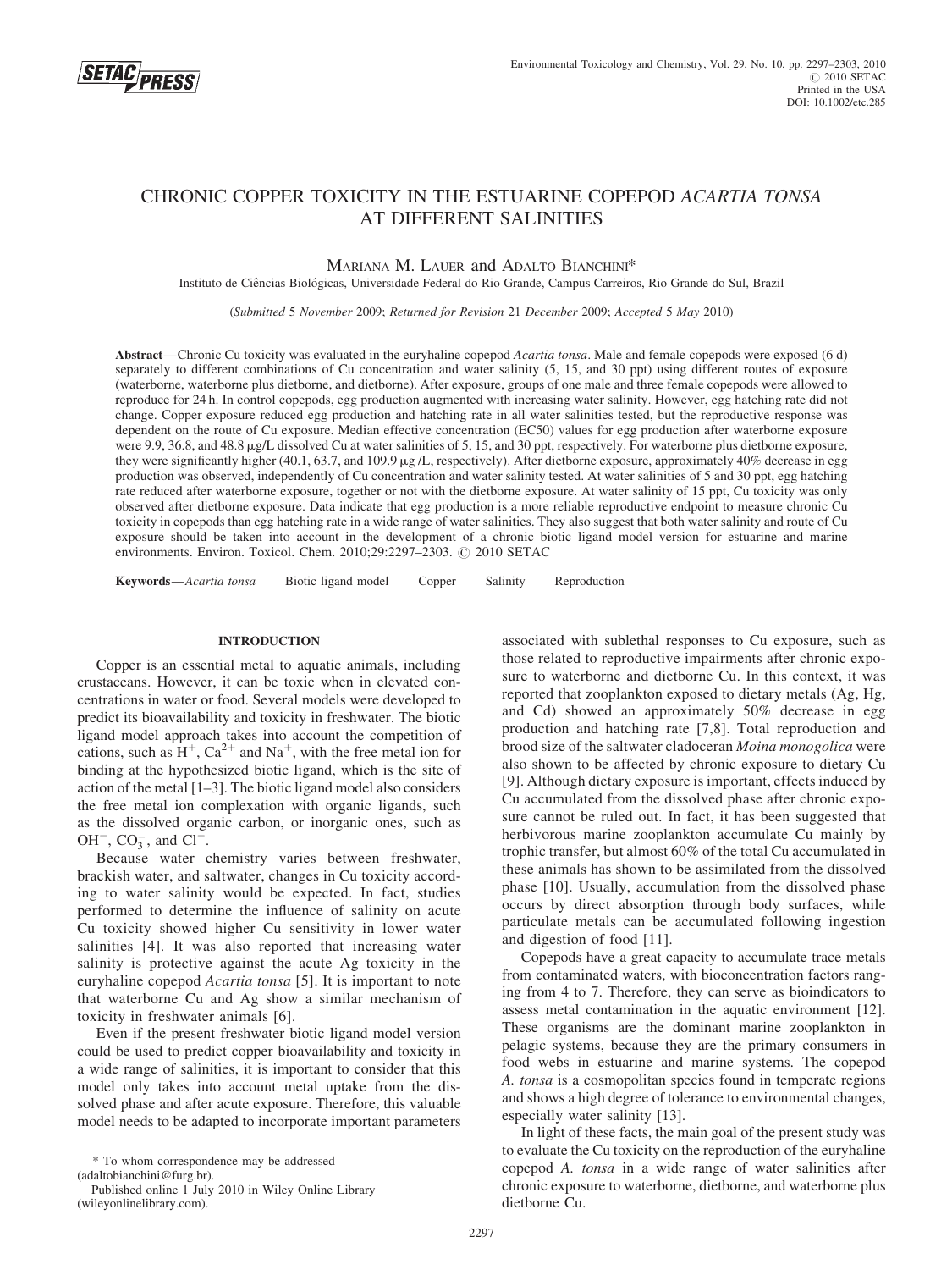## MATERIALS AND METHODS

## Algae culture

Cultures of the diatom Thalassiosira weissflogii were held at the desired experimental water salinities (5, 15, and 30 ppt) to feed adult copepods during rearing and toxicity tests. The diatom Isochrysis galbana was also cultured, but it was used only as a food source for nauplii and small copepodits. The algal medium consisted of F/2 medium [14] prepared in filtered  $(1-\mu m$  mesh filter) saltwater at the desired salinity. Water at different salinities (5, 15, and 30 ppt) was prepared by diluting the filtered seawater with distilled water. Seawater used was collected at Cassino Beach (Rio Grande, RS, Southern Brazil). It was previously analyzed and considered free of major contaminants, such as metals and organics (pesticides and hydrocarbons). Physicochemical parameters of this seawater were previously reported [5,15–17]. Algae were kept under constant white fluorescent lights at  $20^{\circ}$ C with mild continuous aeration, for no more than 7 d. Algal density was measured using a 0.1 mm depth hemocytometer (Neubauer chamber; Laboroptik).

### Algae copper exposure

For dietborne and waterborne plus dietborne exposures, copper (as  $CuCl<sub>2</sub>$ ) was added to T. weissflogii culture  $(40 \times 10^4 \text{ cells/ml})$  at different concentrations and allowed to equilibrate for 24 h. Procedures for algae exposure and analysis were performed as previously described [17]. Copper concentrations used to expose algae used in the waterborne plus dietborne exposure were the same employed to contaminate the experimental media where copepods were exposed (Table 1). Those used to expose algae employed in the dietborne exposure were 0 (control: no addition of Cu to the water), 40, 80, and  $160 \mu$ g Cu/L for all water salinity tested. These concentrations were selected based on the concentrations of Cu that kill 50% of tested copepods after 48 h of exposure (48-h LC50), which previously had been determined under the same experimental conditions used in the present study [15,17].

Algae used in the dietborne Cu exposure were previously centrifuged (5 min;  $1,000 g$ ) and suspended with 3 ml of clean saltwater at the corresponding salinity to remove the excess of Cu adsorbed onto the algal surfaces, ensuring that metal effects observed were only associated with Cu assimilated from food.

## Copepod cultivation and acclimation

Adult copepods (A. tonsa) were obtained from cultures of the Laboratory of Zooplankton of the Universidade Federal do Rio Grande (Rio Grande, RS, Southern Brazil) and cultivated as previously described [5,15–17]. Briefly, copepods were held in 20-L plastic buckets containing water at salinity of 15 or 30 ppt under mild continuous aeration. Temperature and photoperiod were fixed at  $20^{\circ}$ C and 16:8 h light:dark, respectively. Copepods were daily fed a mix of the diatoms T. weissflogii  $(2 \times 10^4$ cells/ml) and *I. galbana*  $(1 \times 10^4 \text{ cells/ml})$ . For tests at water salinity of 5 ppt, copepods from cultures developed in water at salinity of 15 ppt were gradually acclimated to the experimental salinities for at least two weeks.

#### Copepod exposure to copper

Male and female copepods (A. tonsa) were separately exposed to Cu for 6 d through different routes of exposure (waterborne, waterborne plus dietborne, and dietborne). Every day, copepods were exposed to Cu for 12 h, and then transferred and kept in clean water for a further 12 h. For waterborne Cu exposure, they were exposed (12 h) to Cu-contaminated water in the absence of food, and then transferred and kept (12 h) in clean water in the presence of noncontaminated food. For waterborne plus dietborne Cu exposure, copepods were exposed (12 h) to both water and food previously contaminated with Cu, and then transferred and kept (12 h) in clean water in the absence of food. For dietborne exposure, copepods were kept (12 h) in clean water in the presence of food previously contaminated with Cu, and then transferred and kept (12 h) in clean water in the absence of food.

In all treatments, three different Cu concentrations were tested at each experimental water salinity (5, 15, or 30 ppt) along with the respective control (water and food not contaminated with Cu). The 12-h feeding protocol was also used to perform the control tests. This feeding protocol was selected as a way to standardize the feeding regime between Cu exposure pathways and to insure a good reproductive performance of copepods. It is important to note that the 12-h feeding period with change of the experimental media was adopted for all experimental conditions because copepods exposed to waterborne Cu only should be fed with clean food to avoid mortality over the 6-d experimental period. Introduction of clean food in

Table 1. Copper concentrations ( $\mu$ g Cu/L) in the experimental media employed to evaluate the effect of copper on reproduction endpoints in the euryhaline copepod Acartia tonsa in different water salinities using different routes of exposure<sup>a</sup>

| Water salinity | Route of exposure               |                  |                  |                   |                                                |                  |                  |                   |  |
|----------------|---------------------------------|------------------|------------------|-------------------|------------------------------------------------|------------------|------------------|-------------------|--|
|                | Waterborne copper concentration |                  |                  |                   | Waterborne plus dietborne copper concentration |                  |                  |                   |  |
|                | Control                         | C <sub>1</sub>   | C <sub>2</sub>   | C <sub>3</sub>    | Control                                        | C <sub>1</sub>   | C <sub>2</sub>   | C <sub>3</sub>    |  |
| 5 ppt          |                                 |                  |                  |                   |                                                |                  |                  |                   |  |
| Nominal        | $\Omega$                        | 5                | 10               | 20                | $\Omega$                                       | 20               | 40               | 60                |  |
| Total          | 7.1 $(\pm 0.2)$                 | 12.2 $(\pm 0.3)$ | 15.9 $(\pm 0.3)$ | 28.3 $(\pm 0.5)$  | 7.7 $(\pm 0.4)$                                | $26.6~(\pm 0.2)$ | 32.1 $(\pm 0.1)$ | 47.4 $(\pm 0.6)$  |  |
| Dissolved      | 6.8 $(\pm 0.1)$                 | 10.3 $(\pm 0.4)$ | 13.6 $(\pm 0.3)$ | 27.9 $(\pm 0.7)$  | 6.5 $(\pm 0.2)$                                | 24.4 $(\pm 0.5)$ | 30.0 $(\pm 0.4)$ | 41.6 $(\pm 0.4)$  |  |
| $15$ ppt       |                                 |                  |                  |                   |                                                |                  |                  |                   |  |
| Nominal        | $\theta$                        | 20               | 40               | 100               | $\theta$                                       | 20               | 40               | 100               |  |
| Total          | 12.7 $(\pm 0.3)$                | 30.3 $(\pm 0.2)$ | 36.1 $(\pm 0.5)$ | 71.7 $(\pm 1.2)$  | 12.0 $(\pm 0.5)$                               | 33.3 $(\pm 1.0)$ | 35.2 $(\pm 0.8)$ | 76.9 $(\pm 1.6)$  |  |
| Dissolved      | 11.5 $(\pm 0.4)$                | 30.1 $(\pm 0.5)$ | 33.9 $(\pm 0.6)$ | 69.4 $(\pm 0.9)$  | 11.3 $(\pm 0.3)$                               | 32.8 $(\pm 0.7)$ | 34.9 $(\pm 1.1)$ | 69.9 $(\pm 1.3)$  |  |
| $30$ ppt       |                                 |                  |                  |                   |                                                |                  |                  |                   |  |
| Nominal        | $\Omega$                        | 40               | 80               | 160               | $\Omega$                                       | 40               | 80               | 160               |  |
| Total          | 14.2 $(\pm 0.8)$                | 39.0 $(\pm 1.3)$ | 66.9 $(\pm 1.9)$ | 127.4 $(\pm 3.4)$ | 14.9 $(\pm 0.7)$                               | 35.0 $(\pm 0.6)$ | 64.8 $(\pm 1.4)$ | 118.7 $(\pm 2.3)$ |  |
| Dissolved      | 12.9 $(\pm 0.6)$                | 36.6 $(\pm 1.7)$ | 64.9 $(\pm 1.5)$ | 116.4 $(\pm 2.7)$ | 14.5 $(\pm 0.6)$                               | 34.1 $(\pm 0.9)$ | 62.9 $(\pm 1.9)$ | 101.3 $(\pm 2.8)$ |  |

<sup>a</sup> For all salinities, water copper concentrations used to pre-expose algae employed in the dietborne exposure were 0 (Control), 40 (C1), 80 (C2), and 160 (C3)  $\mu$ g Cu/L. No copper leakage from algae was observed in the dietborne exposure. Data for total and dissolved copper concentrations are expressed as mean  $\pm$  standard deviation (*n* = 10).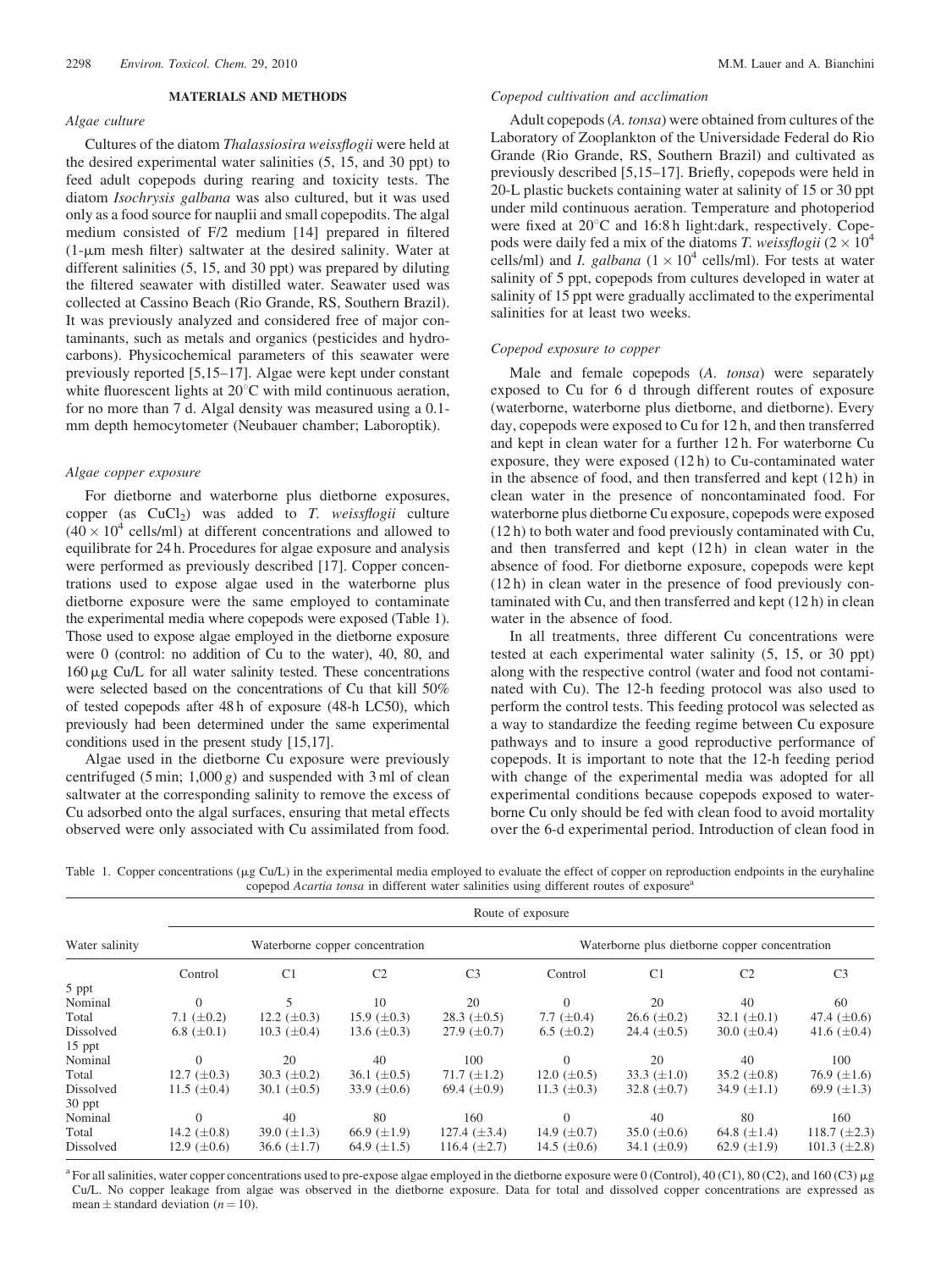the water contaminated with Cu could alter the metal concentration in the experimental media, an effect associated with both adsorption and absorption of Cu by algae. Food was provided concomitantly in all treatments. Furthermore, the experimental factors were the same in the two 12-h exposure periods for all the tests. These procedures were adopted to avoid possible changes in feeding behavior, and consequently in the development, growth, and reproduction of the tested copepod.

Different Cu concentrations were used according to the water salinity because a higher toxicity was expected in low water salinity (Table 1). As previously mentioned, Cu concentrations were selected based on the acute and chronic 48-h LC50 values for Cu previously determined under the same experimental conditions used in the present study [15,17].

Experiments were run as previously described [15,17]. Briefly, they were performed using glass flasks containing 50 ml of the experimental medium with 10 copepods in each flask. For waterborne or waterborne plus dietborne copper exposures, copper (as  $CuCl<sub>2</sub>$ ) was added to the experimental media at least 3 h prior to copepod's introduction. For waterborne plus dietborne or dietborne Cu exposures, algae were previously contaminated with Cu, as described above, and added to the experimental media at least 3 h prior to copepod's introduction. For each combination of Cu concentration, water salinity, and route of exposure, seven and three replicates were run for females and males, respectively. Flasks were kept under constant rotation (2 rpm) to avoid food deposition. Flasks were kept in an incubator with fixed temperature  $(20^{\circ}C)$  and photoperiod (16:8 light:dark). Every 12 h, surviving copepods were collected using plastic pipettes and transferred to a fresh experimental medium, prepared as described above, considering the route of exposure being tested.

After 6 d of exposure, five groups of one male and three females were formed. Copepods were then allowed to reproduce in noncontaminated medium at the respective experimental salinity. Copepods were kept in glass flasks under constant rotation (2 rpm), as described above. During the reproductive period, they fed noncontaminated food (*T. weissflogii*;  $2 \times 10^4$ cells/ml). Nauplii and eggs produced over 24 h were counted using a stereoscopic microscope. Results were expressed as the number of eggs produced per female per day.

Eggs  $(n = 10-20)$  from each reproduction group were collected and individually kept in a culture plate well containing clean water at the respective experimental salinity. After 24 h, hatched eggs in each plate were counted. Egg hatching rate was determined considering the total number of eggs tested. Results were expressed as percentages.

## Water samples

Before and after Cu exposures, nonfiltered and filtered (0.45-  $\mu$ m mesh filter) samples (10 ml) of each experimental medium were collected and acidified  $(1\%$  HNO<sub>3</sub>) for total and dissolved Cu concentration measurements, respectively. Copper concentration was measured by atomic absorption spectrophotometry (AAS 932 Avanta-Plus; GBC), as previously reported [15,17].

## Statistical analysis

Copper accumulation data in algae exposed to different concentrations of Cu in the dissolved phase were expressed as mean  $\pm$  standard error (SE) ( $n = 5$ ). Data was analyzed by linear regression analysis for each salinity.

Egg production data were expressed as mean  $\pm$  SE (*n* = 5). Differences between mean values for control and Cu-exposed copepods at the different water salinities were assessed by oneway ANOVA followed by the Tukey's test. Comparisons of mean values were performed only between Cu concentrations for the same water salinity and route of Cu exposure because different Cu concentrations were tested at different water salinities and routes of exposure. Percentage of inhibition in egg production was calculated considering the mean number of eggs produced per female per day under control conditions as 100%. The percentage values were used to determine the Cu concentration inducing 50% decrease in copepod reproduction after 6 d of exposure (6-d EC50) and its respective 95% confidence interval for each experimental condition. Once all mean inhibition values were lower than 50% after the dietborne Cu exposure, 6-d EC50 values were calculated only for the waterborne and the waterborne plus dietborne Cu exposures. The EC50 values and their corresponding 95% confidence intervals were calculated based on total measured and dissolved Cu concentrations using Probit analysis [18]. Differences between EC50 values were analyzed by visually comparing their 95% confidence intervals. Differences between mean values of egg production after dietborne Cu exposure were assessed by two-way ANOVA followed by the Tukey's test.

For each treatment, egg hatching rate data were expressed as mean  $\pm$  SE (*n* = 5). No EC50 values were calculated for this endpoint because in most cases the observed effect was lower than 50%. Therefore, differences between mean values were assessed by one-way ANOVA followed by Tukey's test. Percentage values were mathematically transformed (arcsine square root transformation) before ANOVA. As for egg production, comparisons of mean values were performed only between Cu concentrations for the same water salinity and route of Cu exposure because different Cu concentrations were tested at different water salinities and routes of exposure. In all cases, the significance level adopted was 95% ( $\alpha$  = 0.05).

#### **RESULTS**

Copper accumulation in algae cells followed a positive linear relationship as a function of the dissolved Cu concentration in the experimental medium. Increase in algae Cu concentration was higher in intermediate water salinity (15 ppt) than in low (5 ppt) and high (30 ppt) water salinities. The lower Cu accumulation was observed in water salinity of 30 ppt (Fig. 1).



Fig. 1. Copper accumulation in the diatom Thalassiosira weissflogii after 24 h of exposure in different water salinities. Data are expressed as mean  $\pm$  standard deviation (*n* = 5).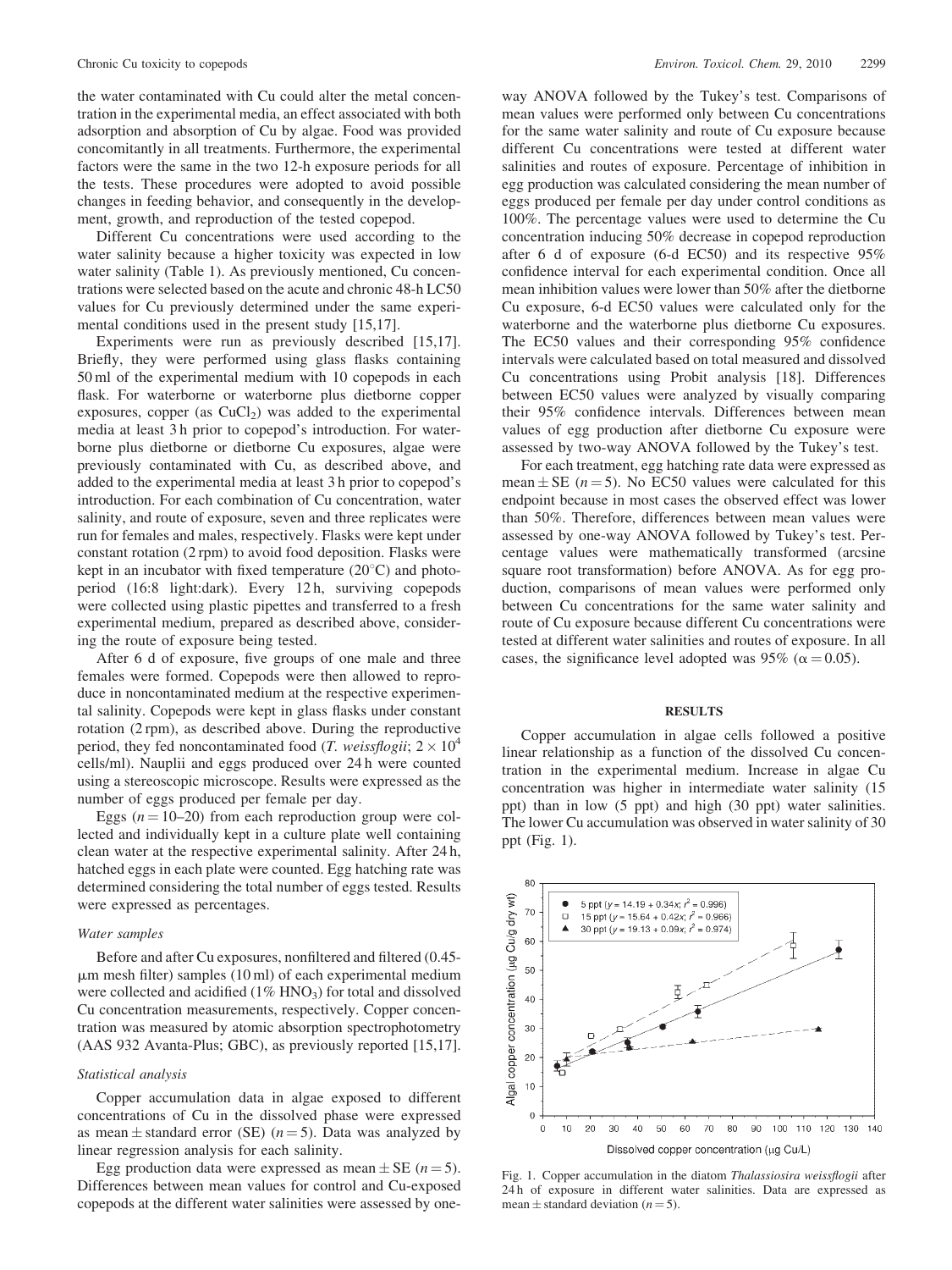In control copepods, the number of eggs produced per female per day was dependent on the water salinity, augmenting with increasing salinity. Egg production was significantly higher (1.62-fold) in water salinity of 30 ppt than in water salinity of 5 ppt (Fig. 2).



Fig. 2. Egg production in the copepod Acartia tonsa kept in clean water or exposed to copper through different routes of exposure in different water salinities: waterborne copper exposure (A); waterborne plus dietborne copper exposure (B); and dietborne copper (C). Copper concentrations tested (Control, C1, C2, and C3) as defined in Table 1. Different small letters indicate significantly different mean values between salinities for control copepods. Different capital letters indicate significantly different mean values between copper concentrations for the same route of exposure and water salinity.

After waterborne Cu exposure (Fig. 2A), egg production by copepods was significantly reduced in all concentrations and salinities tested. In general, inhibition in egg production was inversely related to the Cu concentration in water. At water salinity of 5 ppt, 48, 68, and 73% inhibition was observed when copepods were exposed to nominal Cu concentrations of 5, 10, and  $20 \mu g$  Cu/L, respectively. At water salinity of 15 ppt, these values were 33, 45, and 87% when copepods were exposed to nominal concentrations of 20, 40, and  $100 \mu$ g Cu/L, respectively. At water salinity of 30 ppt, they were 32, 59, and 85% when copepods were exposed to nominal Cu concentrations of 40, 80, and  $160 \mu g$  Cu/L, respectively.

After waterborne plus dietborne Cu exposure (Fig. 2B), egg production by copepods was inversely related to Cu concentration in all salinities tested. At water salinity of 5 ppt, 22, 21, and 55% inhibition was observed when copepods were exposed to nominal Cu concentrations of 20, 40, and 60  $\mu$ g Cu/L, respectively. At water salinity of 15 ppt, these values were 16, 17, and 55% when copepods were exposed to nominal concentrations of 20, 40, and  $100 \mu g$  Cu/L, respectively. At water salinity of 30 ppt, they were 7, 28, and 47% when copepods were exposed to nominal Cu concentrations of 40, 80, and 160  $\mu$ g Cu/L, respectively.

After dietborne Cu exposure, copepod egg production was significantly reduced in all concentrations and salinities tested. However, no significant differences were observed between copepods exposed to the different Cu concentrations at the same water salinity (Fig. 2C). At water salinity of 5 ppt, 39, 42, and 39% inhibition was observed when copepods were fed with algae precontaminated at nominal Cu concentrations of 40, 80, and 160  $\mu$ g Cu/L, respectively. At water salinity of 15 ppt, these values were 42, 43, and 40%, respectively. At water salinity of 30 ppt, they were 33, 40, and 40%, respectively.

Six-day EC50 values for waterborne Cu exposure were always significantly lower than those for waterborne plus dietborne exposure. In both cases, toxicity decreased (increased 6-d EC50 value) with increasing water salinity. A similar result was observed when 6-d EC50 values were calculated based on total or dissolved Cu concentrations. For each treatment (waterborne Cu and waterborne plus dietborne Cu exposure), no significant difference was observed between the 6-d EC50 value estimated based on total measured Cu concentrations and that estimated based on dissolved Cu concentrations (Table 2). For copepods exposed to dietborne Cu, it was not possible to calculate the 6-d EC50 values, because egg production inhibition was not significantly different at the different Cu concentrations tested in each water salinity. Furthermore, this inhibition was never higher than 43%.

Figure 3 shows the egg hatching rates for all treatments. In control copepods, no significant difference was observed between water salinities. After the waterborne Cu exposure in water of salinity 5 ppt, significant decreases of 50 and 64% in egg hatching rate were observed for copepods exposed to 10 and 20  $\mu$ g Cu/L, respectively (Fig. 3A). After the waterborne plus dietborne Cu exposure in water of salinity 5 ppt, significant decreases of 45 and 65% in egg hatching rate were observed for copepods exposed to 40 and 60  $\mu$ g Cu/L, respectively (Fig. 3B). After the dietborne exposure in water of salinity 15 ppt, significant decreases of 60, 70, and 55% in egg hatching rate were observed for copepods fed with algae exposed to 40, 80, and  $160 \mu$ g Cu/L, respectively (Fig. 3C).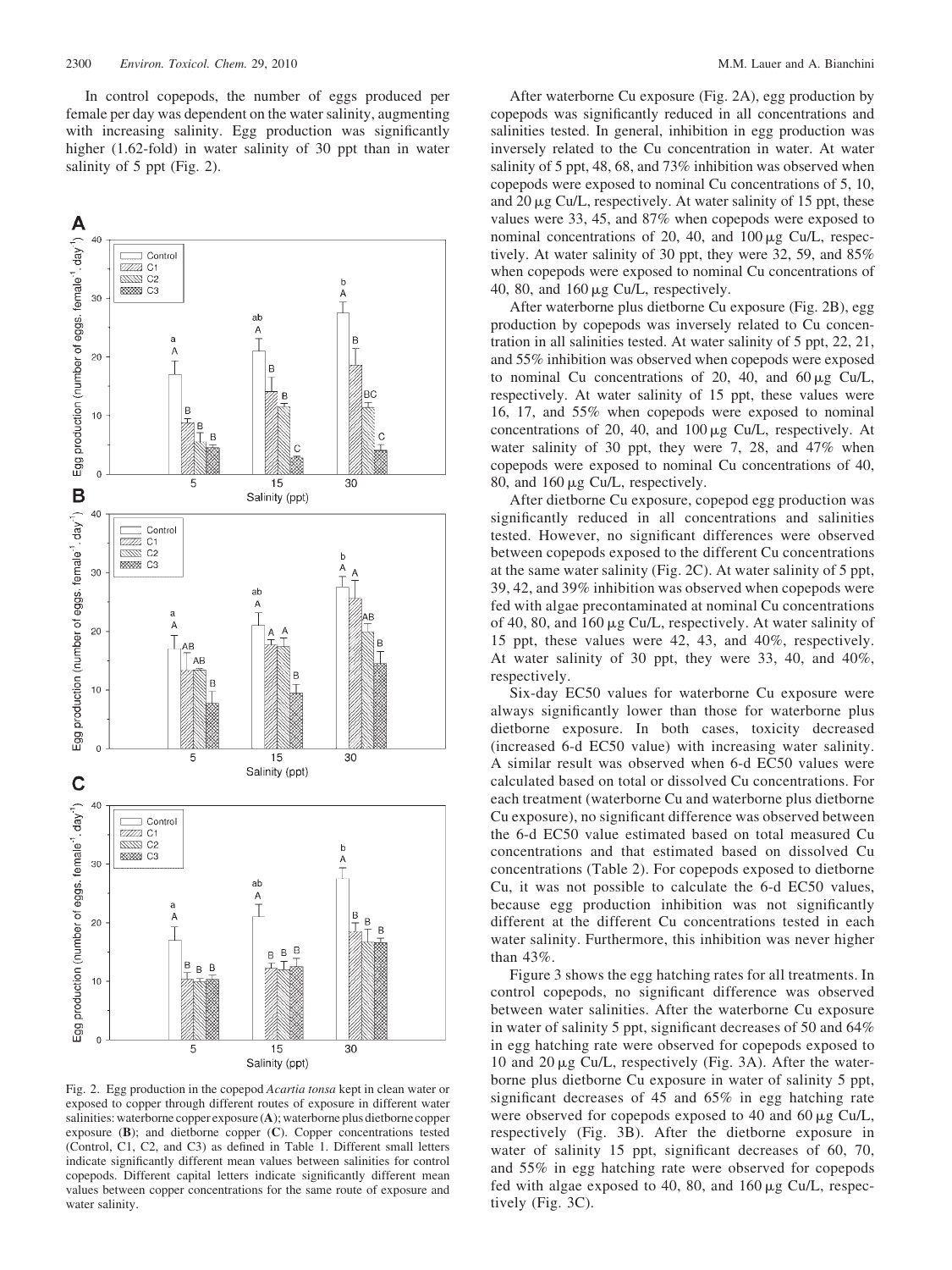Table 2. Concentration of copper ( $\mu$ g Cu/L) inducing 50% inhibition in egg production in the copepod Acartia tonsa after 6 days of exposure (6-d EC50) to the metal through different routes of exposure in different water salinities<sup>a</sup>

|                           |                                 | Water salinity (ppt)    |                                       |  |  |  |
|---------------------------|---------------------------------|-------------------------|---------------------------------------|--|--|--|
| Route of exposure         |                                 | 15                      | 30                                    |  |  |  |
| Waterborne                |                                 |                         |                                       |  |  |  |
| Total copper              | 12.0 $(9.3-13.3)A^{b}$          | 38.4 $(35.0 - 41.8)B^b$ | 51.9 $(44.9-58.8)C^b$                 |  |  |  |
| Dissolved copper          | 9.9 $(6.9-11.3)$ A <sup>b</sup> | 36.8 $(33.6 - 40.1)B^b$ | 48.8 $(42.3-55.0)\text{C}^{\text{b}}$ |  |  |  |
| Waterborne plus dietborne |                                 |                         |                                       |  |  |  |
| Total copper              | $45.2 (40.5 - 54.7)$ A          | $69.2 (60.1 - 85.6)B$   | 125.6 (101.4-176.9)C                  |  |  |  |
| Dissolved copper          | $40.1(36.3-47.9)A$              | $63.7 (56.5 - 76.4)B$   | $109.9(90.3-150.9)C$                  |  |  |  |

<sup>a</sup> Values are calculated based on total measured and dissolved copper concentrations. Numbers in parenthesis represent the 95% confidence interval. Letters A–C indicate significant different 6-d EC50 values between water salinities for the same route of exposure and copper fraction. No significant difference was observed between values calculated based on total and dissolved copper concentrations for the same salinity and route of exposure.

<sup>b</sup> Indicates significant difference between routes of exposure for the same water salinity and copper fraction.

#### **DISCUSSION**

Data from the chronic tests performed in the present study clearly indicate that both salinity and Cu exposure affect the reproductive performance of the euryhaline copepod A. tonsa. Also, data obtained showed that chronic Cu effects on reproductive endpoints are dependent on the metal exposure pathway, because differences in toxicity were observed between the different routes of exposure.

Regarding salinity, no significant effect was observed on egg hatching rate. Only few studies have examined the effect of salinity on egg hatching rate, and it still remains unclear. In contrast to the present study, egg hatching rate in A. tonsa from a Baltic population increased with increasing salinity, being maximal at salinity 25 ppt [19]. Egg hatching rates of 55 and 78% were observed at salinity 15 ppt for North Sea [20] and Baltic Sea populations [19], respectively. In the present study, the egg hatching rate was similar to that found for the Baltic Sea populations, being 77 and 84% in water of salinities 15 and 30 ppt, respectively.

Copepods kept under control conditions (no addition of Cu in water or food) showed a higher egg production at water of salinity 30 ppt than at water of salinity 5 ppt. Castro-Longoria [21] reported that species from the Acartia genus produced fewer eggs in low salinity. Furthermore, A. tonsa spawning rate decreased when water salinity was reduced from 30 to 10 ppt [22]. Other copepod species also showed a similar pattern. For example, Pseudodiaptomus annandalei showed a higher egg production in water of salinities 15 and 20 ppt than in water of salinities 5 and 10 ppt [23]. Nitocra affinis also produced more eggs in high salinities (30 and 35 ppt) than in intermediate (15, 20, and 25 ppt) and low (5 and 10 ppt) salinities [24]. An explanation for this decreased egg production in reduced salinities could be an increased metabolic rate associated with the ionic and osmoregulatory challenges imposed by the diluted media [25,26]. Because egg production in copepods represents the difference between energy inputs and metabolic costs [27], it appears that less energy was available for reproduction in the copepod A. tonsa in low salinities.

Considering that salinity affected reproduction, Cu effects were determined in a wide range of salinities (5 to 30 ppt) to evaluate a possible combined effect of both parameters (salinity and Cu) on the reproduction of the euryhaline copepod A. tonsa after chronic exposure (6 d). Furthermore, three different ways of exposure to Cu (waterborne, waterborne plus dietborne, and dietborne exposure) were analyzed.

A decrease in egg production was observed after Cu exposure, disregarding the route of exposure adopted. However, waterborne Cu was more toxic than dietborne Cu. This general picture was observed in the whole range of salinities tested, with Cu being more toxic in water of salinity 5 ppt and less toxic in water of salinity 30 ppt, after waterborne or waterborne plus dietborne Cu exposure. Nevertheless, Cu toxicity after dietborne exposure was not affected by water salinity or Cu concentration. In all experimental salinities, egg production was inhibited by approximately 40%, disregarding the Cu concentration tested. Because Cu concentrations measured in water from the dietborne exposure were similar to those from water collected at the control treatments (Table 2), it can be assumed that no Cu leaching from food to water occurred, indicating that the toxicity observed was only due to the dietary Cu.

Regarding egg hatching rate, Cu exposure also affected this reproductive parameter. In water of salinities 5 and 30 ppt, waterborne and waterborne plus dietborne exposures significantly decreased the egg hatching rate. In water of salinity 15 ppt, a significant inhibition was observed after the dietborne Cu exposure.

Many studies showed that dietary metals affect the reproductive success of invertebrates, but only a few have investigated the possible influence of the different ways of exposure on the chronic toxicity. In the present study, dietborne Cu exposure induced a significant inhibition  $(\sim40\%)$  in egg production, disregarding the Cu concentration and water salinity tested. Similar results were reported after continuous metal exposure through food in A. tonsa. A 50% inhibition of reproduction was observed at approximately  $1.5 \mu$ g Cu/L, with no substantial increasing effects at concentrations up to 5.6  $\mu$ g Cu/ L [28]. In Daphnia magna, total reproduction was reduced to approximately 50% after dietary exposure to Cu [29]. Taking all these findings together, it appears that planktonic crustaceans' reproduction is affected by metal exposure up to 50% and no further effects are observed even at high concentrations, as previously suggested [30]. A plausible explanation for the highly unusual dose–response relationship observed after the dietborne exposure could be related to the fact that no evidence of metal desorption from the diatom T. weissfloggii was found even after the algal cells were disrupted by sonication, subjected to pH 2.0, or treated with digestive enzymes. Therefore, it is unlikely that Cu, once attached to the algae cell wall, can be released by digestion in herbivorous invertebrates like the copepod A. *tonsa*, as previously discussed for dietborne silver exposure [5]. Another possible explanation would be associated with a saturation of algae with Cu after exposure to elevated concentrations of the metal. In the present study, we expected that waterborne plus dietborne exposure would result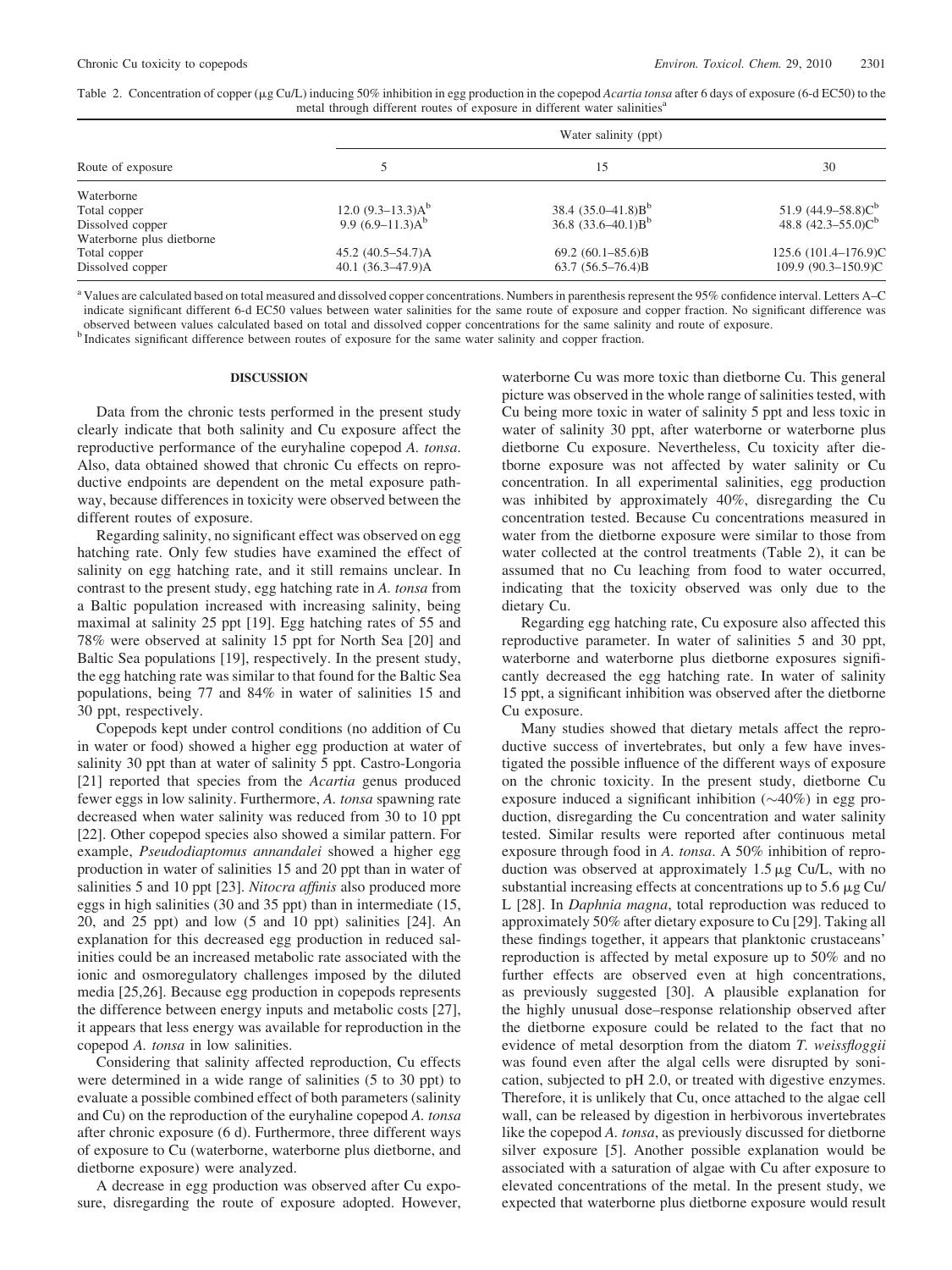

Fig. 3. Hatching rate of eggs produced by the copepod Acartia tonsa kept in clean water or exposed to copper through different routes of exposure in different water salinities: waterborne copper exposure (A); waterborne plus dietborne copper exposure (B); and dietborne copper (C). Copper concentrations tested (Control, C1, C2, and C3) as defined in Table 1. No significant difference was observed between water salinities for control copepods. Different letters indicate significantly different mean values between copper concentrations for the same route of exposure and water salinity.  $ND = not determined$ .

in more important reproductive impairment than the waterborne exposure in the copepod A. tonsa. However, results obtained showed that the waterborne Cu was more toxic than the dietary one. In fact, dietary Cu was shown to enhance reproduction in D. magna, but effects of exposure to waterborne and waterborne plus dietborne Cu were related to the concentrations used. In

this case, reproduction was enhanced up to  $70 \mu g$  Cu/L and ceased at higher concentrations [31].

Based on the information discussed above, it is clear that the thresholds for chronic Cu toxicity are different following exposure to dietborne and waterborne Cu. Furthermore, effects of waterborne plus dietborne Cu seem to be more related to waterborne exposure than to dietborne exposure. In fact, effects of dietary metal appear to be more on the reproductive system, whereas those of waterborne metal seem to be more general effects. It was suggested that dietary toxicity to egg production in copepods is caused by an inhibition of vitellogenesis [7], through inhibition of vitellogenin production or inhibition of processing vitellogenin to lipovitellin [32].

Aquatic toxicants can reduce energy acquisition by decreasing the feeding rate, food assimilation efficiency, or a combination of both [33,34]. Acartia tonsa, the species tested in the present study, is an opportunistic copepod that does not build up energy reserves. It survives starvation for only 3 d, and uses all energy taken in reproduction and other metabolic expenditures, because adult copepods do not molt [27]. Thus, changes in food quality and quantity can affect egg production.

As mentioned above, effects of dissolved Cu in the aqueous phase appear to be related to increased energy consumption and reduced energy intake. Exposure to dissolved Cu for 24 h reduced the grazing activity in copepods [35]. In fact, acute effects of waterborne Cu on A. tonsa physiology (feeding rate and ion regulation) are associated with a combined effect of Cu and food restriction [17]. Therefore, the reproductive impairment observed in the present study after waterborne Cu exposure could be explained by a metal effect on energy metabolism. Copepods exposed to waterborne Cu would show a higher energy expenditure rate, than those nonexposed to Cu, to face the stress induced by the metal exposure. Thus, even if these copepods were allowed to feed on clean food for 12 h in clean saltwater, they would have their feeding ability impaired and would not able to recover to their best nutritional status. At the end of 6 d of waterborne Cu exposure, their egg production rate would be then affected, probably because of a negative energetic imbalance induced by waterborne Cu exposure.

Waterborne plus dietborne Cu exposure, however, induced lower toxicity than the waterborne Cu exposure, probably because, in this treatment, waterborne copper was simultaneously offered with the dietary Cu. In this case, food could have acted as a protecting factor against Cu toxicity, even if it was contaminated. In fact, a protecting effect of food against acute Cu toxicity in A. tonsa physiology was previously shown [17]. Therefore, copepods exposed to waterborne plus dietborne Cu would have enough time and/or ability to obtain the energy necessary to face the Cu-induced stress before the effects of waterborne Cu would take place. However, studies on feeding rate, oxygen consumption, and total energy expenditure and storing are necessary to confirm this hypothesis.

Besides the differences in the reproductive performance of copepods observed in relation to the route of Cu exposure, changes associated with the water salinity were also observed. In fact, salinity was shown to alter Cu toxicity, especially when the metal is present in the dissolved phase [4]. In the present study, reproductive Cu toxicity was inversely related to water salinity, disregarding the route of exposure tested.

In summary, data reported in the present study indicate that Cu affects A. tonsa reproduction with waterborne Cu exposure producing more significant reproductive impairment than the dietary Cu exposure. They also show that egg production is an endpoint more sensitive to chronic Cu exposure than egg